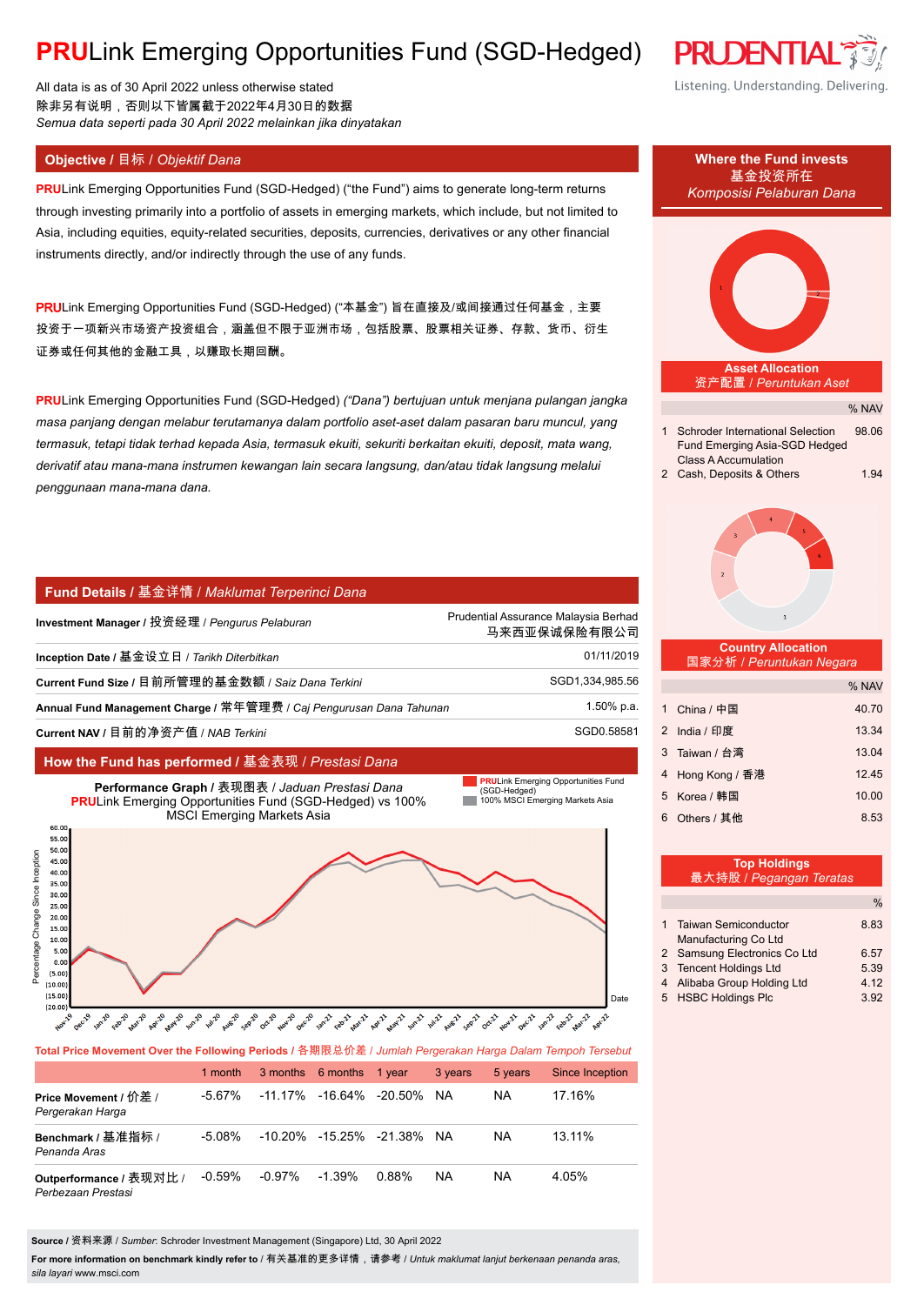## **PRU**Link Emerging Opportunities Fund (SGD-Hedged)

All data is as of 30 April 2022 unless otherwise stated 除非另有说明,否则以下皆属截于2022年4月30日的数据 *Semua data seperti pada 30 April 2022 melainkan jika dinyatakan*

### **Monthly Update /** 每月简报 / *Peningkatan Bulanan*

#### **Market Review /** 市场回顾 */ Tinjauan Bulanan*

Emerging Asian equities fell in April as China struggled to contain its worst outbreak of Covid and imposed a harsh lockdown in Shanghai . This prompted fears that the subsequent economic stoppages could have a wider impact on the global economy and exacerbate supply-chain shortages.

Expectations of higher interest rates and the ongoing Russian invasion of Ukraine also weakened investor sentiment during a volatile trading month. Taiwan was the worst-performing index market, with major electronics and semiconductor manufacturers slumping due to supply-chain disruptions amid the Covid-related lockdowns. Share prices were also sharply lower in the Philippines and South Korea. While equities in China and Hong Kong also fell, they marginally outperformed the overall benchmark.

新兴亚洲股市在4月走跌,主要是中国正竭力抑制其最严重的冠病疫情,并对上海施行严格的封锁管制。这令人担忧过后的经济干扰会对全球经济造成更广泛的 影响,同时使供应链方面的短缺更为严重。

#### 较高利率的预期以及持久性的俄罗斯-乌克兰冲突亦在动荡不定的月份里负面影响了投资者的情绪。台湾乃是表现最差的指数市场,冠病相关的封锁管制使到主要 的电子与半导体制造商因供应链受到干扰而暴跌。菲律宾与南韩的股价也大幅下挫。中国与香港股市虽也下调,但却稍微超越整体基准。

*Ekuiti Asia Memuncul merunduk di bulan April ketika China bergelut untuk membendung wabak Covid yang paling teruk dan mengenakan sekatan pergerakan yang ketat di Shanghai. Ini menimbulkan kebimbangan bahawa pemberhentian ekonomi seterusnya boleh memberi impak yang lebih luas kepada ekonomi global dan memburukkan lagi kekurangan pada rantaian bekalan.*

*Jangkaan kadar faedah yang lebih tinggi dan pencerobohan Rusia ke atas Ukraine yang berterusan turut melemahkan sentimen pelabur semasa mengharungi bulan dagangan yang tidak menentu. Taiwan merupakan pasaran indeks yang berprestasi paling buruk, dengan pengeluar elektronik dan semikonduktor utama merosot akibat gangguan rantaian bekalan di tengah-tengah sekatan pergerakan yang berkaitan dengan Covid. Harga saham juga turun mendadak di Filipina dan Korea Selatan. Walaupun ekuiti di China dan Hong Kong turut jatuh, namun sedikit mengatasi prestasi penanda aras keseluruhan.*

#### **Market Outlook /** 市场展望 */ Gambaran Bulanan*

On top of these local uncertainties, global equity market volatility has increased dramatically as the US Federal Reserve has moved to a much more hawkish stance. More recently, the Russian invasion of Ukraine has added to the worrying global growth and inflation outlook.

The massive rise in global commodity prices from the war in Ukraine is a significant issue for many Asian countries that are large oil and gas importers . However, overall, given a relatively subdued starting point for inflation and the comfortable external financing position in most Asian countries, we do not see any critical vulnerabilities within the region. Yet, these global trends are likely to depress risk appetite.

除了境内的不明朗情况,全球股市的动荡大幅加剧,主要是美国联储局的立场更为强硬。近期,俄罗斯之入侵乌克兰令全球成长和通膨展望雪上加霜。

#### 对许多大量入口油气的亚洲国家而言,乌克兰战争所导致的全球原产品价格高涨,乃是一个严重的问题。尽管如此,整体来说,由于大多数亚洲国家的外部融资 状况具伸缩性,而且通膨的起点也相对偏低,我们认为该区不会受到严重的影响。但这些全球趋势有可能会压抑投资者的风险承受度。

*Di samping ketaktentuan tempatan, volatiliti pasaran ekuiti global telah meningkat secara mendadak apabila pendirian Rizab Persekutuan AS berubah lebih agresif. Baru-baru ini, pencerobohan Rusia ke atas Ukraine telah menumpukkan lagi kebimbangan kepada pertumbuhan global dan prospek inflasi yang membimbangkan.*

*Kenaikan besar-besaran harga komoditi global ekoran perang di Ukraine merupakan isu penting yang berlegar di kebanyakan negara Asia yang merupakan pengimport besar minyak dan gas. Walau bagaimanapun, dengan mengambil kira titik permulaan inflasi yang agak lemah dan kedudukan pembiayaan luaran yang selesa di kebanyakan negara Asia secara keseluruhan, kami tidak melihat sebarang kelemahan kritikal di rantau ini. Namun, trend global tersebut berkemungkinan menekan selera risiko.*

#### **Fund Review & Strategy /** 基金表现评论与投资策略 */ Tinjauan dan Strategi Dana*

The Fund returned -5.67% for the month, underperforming the benchmark return of -5.08% by 0.59%. Year-to-date, the fund returned -14.43%, underperforming the benchmark return of -13.34% by 1.09%.

At the sector level, both stock selection and sector allocation detracted from relative returns. Selection was weak in industrials and consumer discretionary, which offset positive stock picking in information technology. No exposure to the energy sector was a negative factor.

At the country level, stock selection weighed on returns most notably in China and India. However, country allocation had a positive impact, with the underweight exposure to Taiwan adding relative value.

On top of these uncertainties about rising inflation, tightening monetary policy and depressed property market in China, global equity market volatility has increased dramatically as the US Federal Reserve has moved to a much more hawkish stance. More recently, the Russian invasion of Ukraine has added to the worrying global growth and inflation outlook.

The massive rise in global commodity prices from the war in Ukraine is a significant issue for Asian countries that are large oil and gas importers . However, overall, given a relatively subdued starting point for inflation and the comfortable external financing position in most Asian countries, we do not see any critical vulnerabilities within the region. Yet, these global trends are likely to depress risk appetite.

本基金在检讨月份的回酬为-5.67%,低于-5.08%的基准回酬0.59%。年度至今,本基金的回酬为-14.43%,低于-13.34%的基准回酬1.09%。

#### 领域方面,股项遴选与领域配置拉低了相对回酬。工业与可选消费品股项遴选的负效应,抵销了资讯科技股项的佳绩。能源领域的缺持则减损了基金表现。

就国家而言,股项遴选对回酬不利,特别是中国与印度。尽管如此,国家配置取得正面的效应,台湾股项的减持为基金的相对回酬增值。

除了货币政策紧缩、中国产业市场萎靡不振与通膨升温方面的不明朗前景外,全球股市剧烈波动,因为联储局的言论更为强硬。在近期,俄罗斯之入侵乌克 兰,使到本已令人担忧的全球成长与通膨前景雪上加霜。

对大量入口油气的亚洲国家而言,乌克兰战争所导致的全球原产品价格高涨,乃是一个严重的问题。尽管如此,整体来说,由于大多数亚洲国家的外部融资状况 具伸缩性,而且通膨的起点也相对偏低,我们认为该区不会受到严重的影响。但这些全球趋势有可能会压抑投资者的风险承受度。

*Dana mencatat pulangan -5.67% di bulan ini, tidak mengatasi pulangan penanda aras -5.08% sebanyak 0.59%. Sejak awal tahun hingga kini, Dana memulangkan -14.43%, tidak mengatasi pulangan penanda aras -13.34% sebanyak 1.09%.*